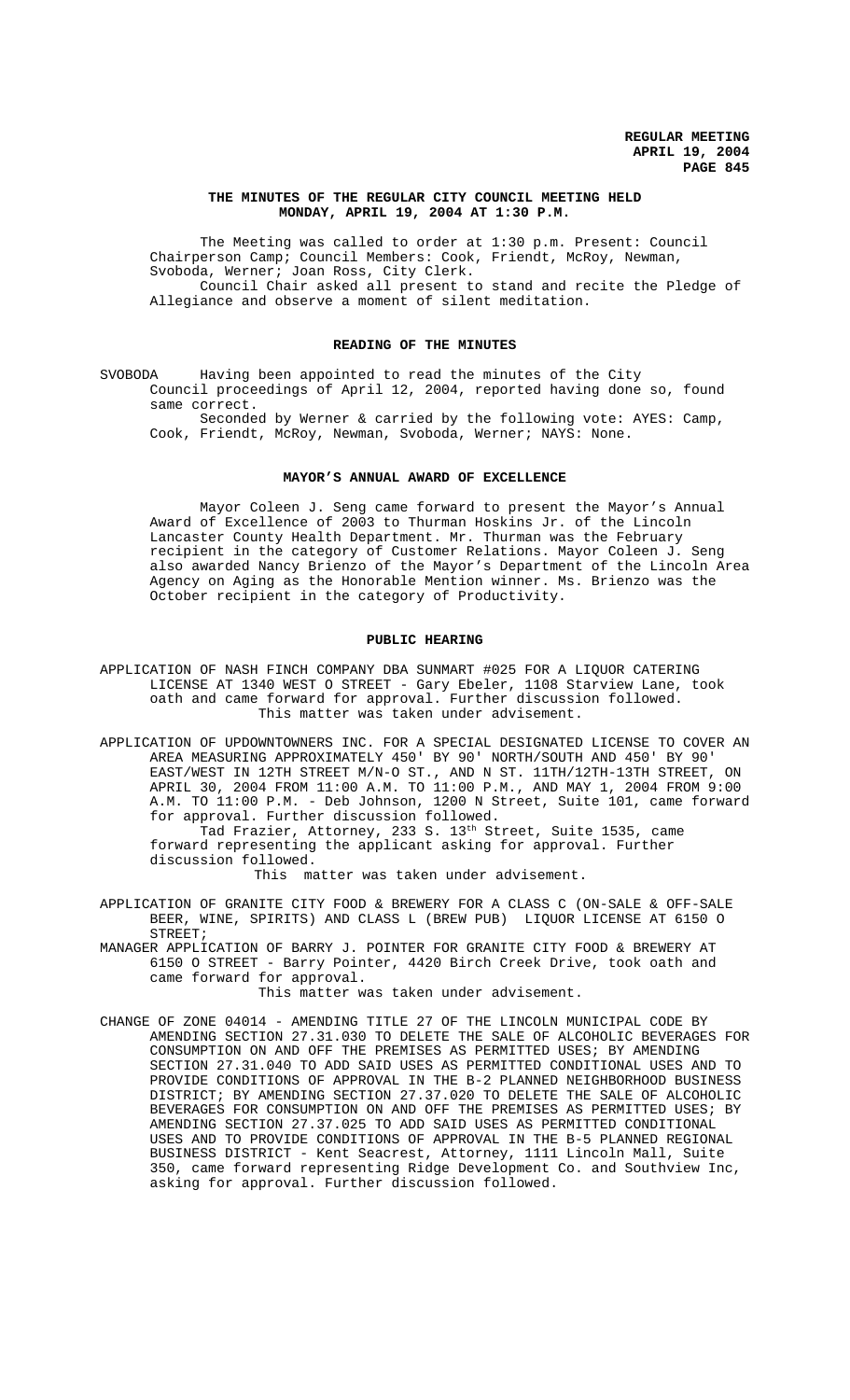> Ed Patterson, 2108 Q Street, came forward in opposition. Further discussion followed.

Mr. Seacrest came forward for rebuttal. Further discussion followed.

This matter was taken under advisement.

CHANGE OF ZONE 04016 - AMENDING SECTION 27.26.020 OF THE LINCOLN MUNICIPAL CODE TO ADD ADULT CARE CENTER AS A PERMITTED USE IN THE O-2 SUBURBAN OFFICE DISTRICT - Carlye Long, 3230 Plymouth Avenue, came forward as the Property Manager of Community Alternatives Nebraska asking for approval. Further discussion followed.

Roxana Copp, 128 N. 13th Street, came forward as the Executive Director of Community Alternatives Nebraska asking for approval. Further discussion followed.

Bill Misko, 2203 S. 214 $^{\rm th}$  Street, Eagle, Nebraska, came forward as their potential landlord in support of this Change of Zone. Further discussion followed.

Mike Morosin, 2055 S Street, came forward in opposition.

Ed Patterson, 2108 Q Street, came forward to express his opinion. Ray Hill, Planning Department, came forward to answer questions of the Council. Further discussion followed.

Dana Roper, City Attorney, came forward to answer questions of the Council. Further discussion followed.

Roxana Copp came forward for rebuttal.

This matter was taken under advisement.

APPROVING THE TRANSFER OF UNSPENT AND UNENCUMBERED APPROPRIATIONS AND CASH BETWEEN CAPITAL IMPROVEMENT PROJECTS WITHIN THE PUBLIC WORKS & UTILITIES DEPARTMENT, URBAN DEVELOPMENT DEPARTMENT, AND PARKS & RECREATION DEPARTMENT AND DESIGNATING THE FUNDING SOURCE FOR STREET PROJECTS TO BE FUNDED FROM THE RECENT ISSUANCE OF HIGHWAY ALLOCATION BONDS IN FY 04/05 AND TRANSFERRING DOLLARS MADE AVAILABLE TO THOSE PROJECTS TO OTHER STREET PROJECTS WITHIN THE DEPARTMENT OF PUBLIC WORKS & UTILITIES -

Steve Hubka, Budget Officer with the Finance Department, came forward for approval. Further discussion followed.

Roger Figard, City Engineer with Public Works and Utilities, came forward to answer questions of the Council. Further discussion followed. Lynn Johnson, Director of Parks & Recreation Department, came

forward to answer questions of the Council. Further discussion followed. Mike Morosin, 2055 S Street, came forward to express his opinions on this matter.

Ed Patterson, 2801 Q Street, came forward to express his opinions on this matter.

This matter was taken under advisement.

- SPECIAL PERMIT 2047 APPLICATION OF THE VFW POST #131 FOR AUTHORITY TO SELL ALCOHOLIC BEVERAGES FOR CONSUMPTION ON THE PREMISES ON PROPERTY LOCATED AT 5721 JOHANNA ROAD - Don Gillham, 1835 N. 67<sup>th</sup> Street, came forward as the Quarter Master of the VFW #131 asking for approval. This matter was taken under advisement.
- APPROVING A SUPPLEMENTAL JOINT FUNDING AGREEMENT TO CONTINUE THE EXISTING AQUIFER BANK FILTRATION RESEARCH PROJECT OF THE ASHLAND WELLFIELD TO EXTEND THE SAMPLING PERIOD FOR THE COLLECTION AND ANALYSIS OF ADDITIONAL MICROBIAL AND PHARMACEUTICAL SAMPLES FROM 18 MONTHS TO 24 MONTHS - Jerry Obrist, Chief Engineer of Water Works, came forward for approval. This matter was taken under advisement.
- AMENDING TITLE 12 OF THE LINCOLN MUNICIPAL CODE RELATING TO PARKS BY ADDING A NEW CHAPTER 12.22, ENHANCED MEDIAN, ROUNDABOUT, AND CUL-DE-SAC CENTER ISLAND LANDSCAPING, TO PROVIDE CONDITIONS FOR THE PLACEMENT OF ENHANCED LANDSCAPING IN MEDIAN ROUNDABOUT AND CUL-DE-SAC CENTER ISLAND AREA BY AN ABUTTING PROPERTY OWNER - Lynn Johnson, Director of the Parks and Recreation Department, came forward for approval. Further discussion followed.

Patrick O'Brien, 2811 Sheridan Boulevard, came forward in opposi

tion. Dana Roper, City Attorney, came forward to answer questions of the Council. Further discussion followed.

Lynn Johnson came forward to answer questions of the Council. Further discussion followed.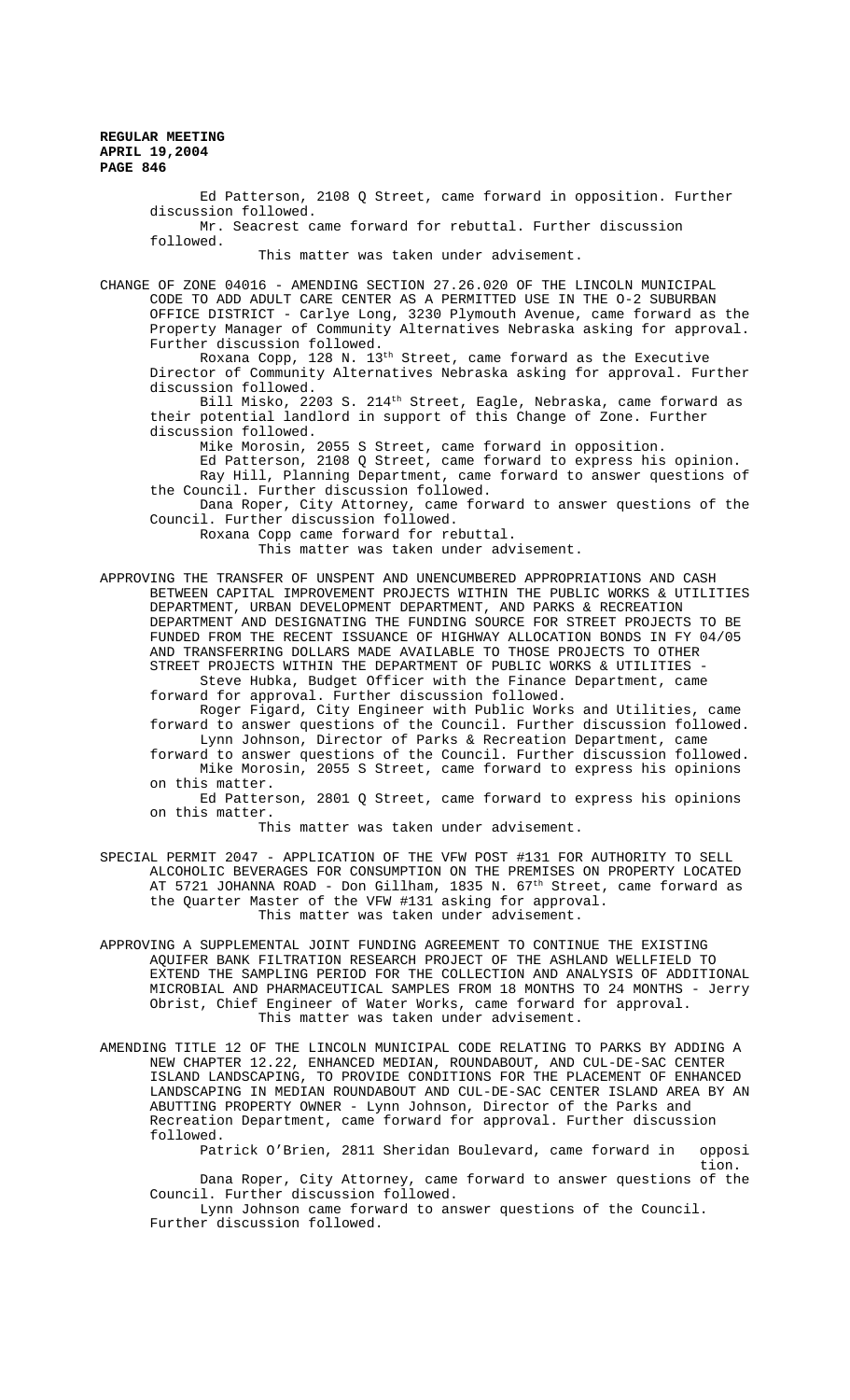Glenn Cekal, 1420 C Street, came forward to express his opinion. Linda Wubbels, no address given, came forward in opposition. Bob VanValkenburg, 7921 Reno Road, came forward to express his opinion. Further discussion followed.

Lynn Johnson came forward for rebuttal. Further discussion followed.

This matter was taken under advisement.

### MISCELLANEOUS BUSINESS

Larry Clinton Jr., 1301 N. Mockingbird Lane, came forward to discuss the topic of the sewer/septic system on North Mockingbird Lane. Further discussion followed.

Nicole Fleck-Tooze, Special Projects Administrator with Public Works & Utilities Department, came forward to answer questions of the Council. Further discussion followed.

Michaela Hansen, Administrator of Impact Fees of the Public Works and Utilities Department, came forward to answer questions of the Council. Further discussion followed.

Scott Holmes, Division Manager of Environmental Public Health of the Health Department, came forward to answer questions of the Council. Further discussion followed.

Dana Roper, City Attorney, came forward to answer questions of the Council. Further discussion followed.

This matter was taken under advisement.

Bob VanValkenburg, 7921 Reno Road, came forward to express his concerns regarding the Lincoln Good Year Plant. This matter was taken under advisement.

Ed Patterson, 2108 Q Street, came forward to express his concerns regarding the Malone Community Center. This matter was taken under advisement.

Mike Morosin, 2055 S Street, came forward to express his concerns regarding the Malone Community Center.

This matter was taken under advisement.

Glenn Cekal, 1420 C Street, came forward to ask the Council if the City of Lincoln has any rules or regulations regarding raking of leaves. This matter was taken under advisement.

**\*\* END OF PUBLIC HEARING \*\***

# **COUNCIL ACTION**

#### **LIQUOR RESOLUTIONS**

APPLICATION OF NASH FINCH COMPANY DBA SUNMART #025 FOR A LIQUOR CATERING LICENSE AT 1340 WEST O STREET – CLERK read the following resolution, introduced by Glenn Friendt, who moved its adoption for approval:<br>A-82713 BE IT RESOLVED by the City Council of the City of Lincoln, BE IT RESOLVED by the City Council of the City of Lincoln, Nebraska:

That after hearing duly had as required by law, consideration of the facts of this application, the Nebraska Liquor Control Act, and the pertinent City ordinance, the City Council recommends that the application of Nash Finch Company dba Sunmart #025 for the issuance of a Catering Permit to the existing liquor license, located at 1340 West O Street, Lincoln, Nebraska, be approved with the condition that the premise complies in every respect with all city and state regulations. BE IT FURTHER RESOLVED that a copy of this resolution be transmitted by the City Clerk to the Nebraska Liquor Control Commission. Introduced by Glenn Friendt

Seconded by Svoboda & carried by the following vote: AYES: Camp, Cook, Friendt, McRoy, Newman, Svoboda, Werner; NAYS: None.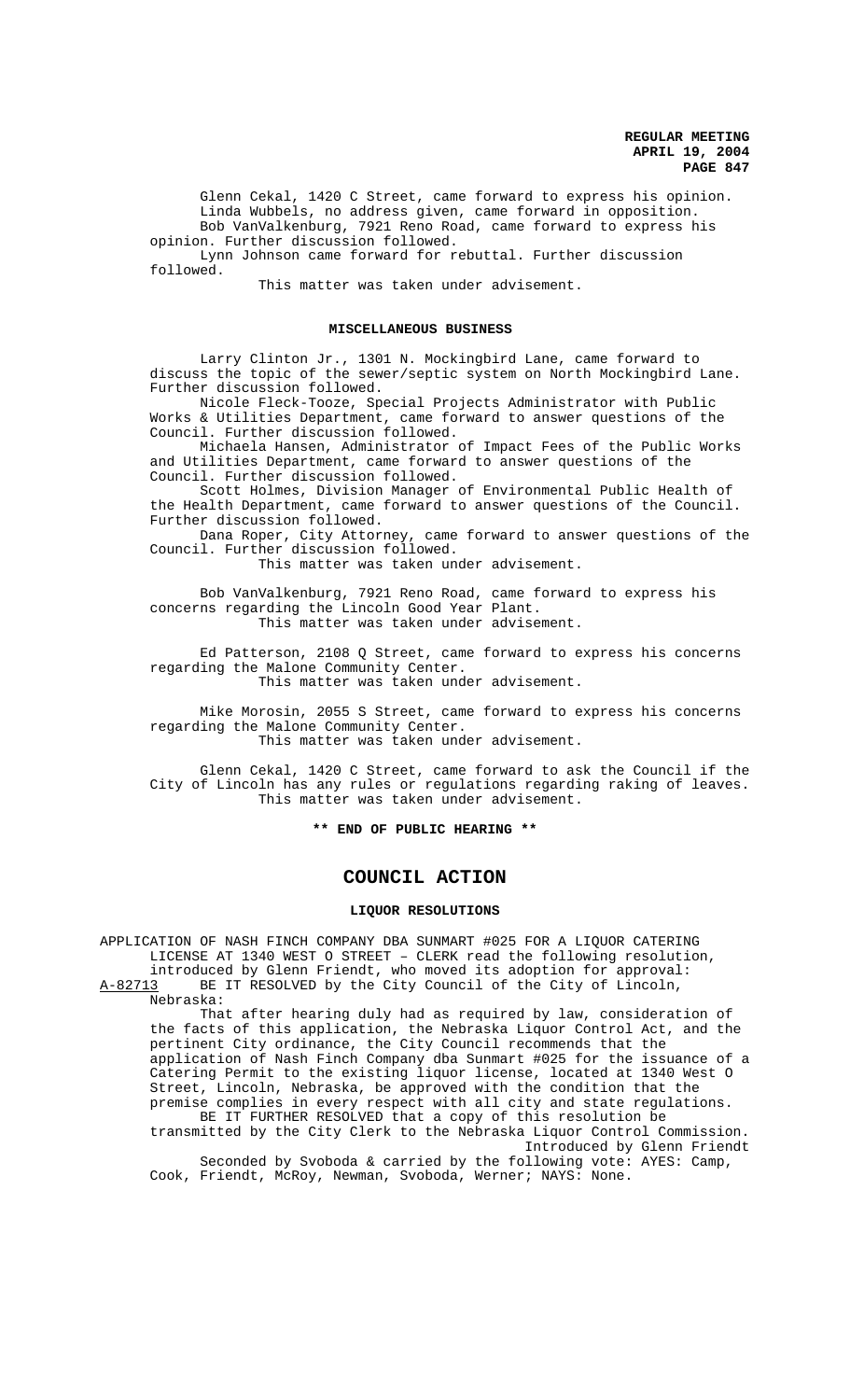APPLICATION OF UPDOWNTOWNERS INC. FOR A SPECIAL DESIGNATED LICENSE TO COVER AN AREA MEASURING APPROXIMATELY 450' BY 90' NORTH/SOUTH AND 450' BY 90' EAST/WEST IN 12TH STREET M/N-O ST., AND N ST. 11TH/12TH-13TH STREET, ON APRIL 30, 2004 FROM 11:00 A.M. TO 11:00 P.M., AND MAY 1, 2004 FROM 9:00 A.M. TO 11:00 P.M. - CLERK read the following resolution, introduced by Glenn Friendt, who moved its adoption for approval:

A-82714 BE IT RESOLVED by the City Council of the City of Lincoln, Nebraska:

That after hearing duly had as required by law, consideration of the facts of this application, the Nebraska Liquor Control Act, and the pertinent City ordinances, the City Council recommends that the application of Updowntowners Inc. for a Special Designated License to cover an area measuring approximately 450' by 90' north/south and 450' by 90' east/west in 12th Street M/N-O St., and N St. 11th/12th-13th St., Lincoln, Nebraska, and on April 30, 2004 from 11:00 a.m. to 11:00 p.m., May 1, 2004 from 9:00 a.m. to 11:00 p.m., be approved with the condition that the premise complies in every respect with all City and State regulations and with the following requirements:

- 1. Identification to be checked, wristbands required on all parties wishing to consume alcohol.
- 2. Adequate security shall be provided for the event.<br>3. The area requested for the permit shall be separat
- The area requested for the permit shall be separated from the public by a fence or other means.

4. Responsible alcohol service practices shall be followed. BE IT FURTHER RESOLVED the City Clerk is directed to transmit a

copy of this resolution to the Nebraska Liquor Control Commission. Introduced by Glenn Friendt Seconded by Svoboda & carried by the following vote: AYES: Camp,

Cook, Friendt, McRoy, Newman, Svoboda, Werner; NAYS: None.

APPLICATION OF GRANITE CITY FOOD & BREWERY FOR A CLASS C (ON-SALE & OFF-SALE BEER, WINE, SPIRITS) AND CLASS L (BREW PUB) LIQUOR LICENSE AT 6150 O STREET - CLERK read the following resolution, introduced by Glenn

Friendt, who moved its adoption for approval:<br>A-82715 BE IT RESOLVED by the City Council of t BE IT RESOLVED by the City Council of the City of Lincoln, Nebraska:

That after hearing duly had as required by law, consideration of the facts of this application, the Nebraska Liquor Control Act, and the pertinent City ordinances, the City Council recommends that the application of Granite City Food & Brewery for a Class "C" and "L" liquor license at 6150 O Street, Lincoln, Nebraska, for the license period ending October 31, 2004, be approved with the condition that the premise complies in every respect with all city and state regulations. The City Clerk is directed to transmit a copy of this resolution to the Nebraska Liquor Control Commission.

Introduced by Glenn Friendt Seconded by Svoboda & carried by the following vote: AYES: Camp, Cook, Friendt, McRoy, Newman, Svoboda, Werner; NAYS: None.

MANAGER APPLICATION OF BARRY J. POINTER FOR GRANITE CITY FOOD & BREWERY AT 6150 O STREET - CLERK read the following resolution, introduced by Glenn Friendt, who moved its adoption for approval:

A-82716 WHEREAS, Granite City Food & Brewery located at 6150 O Street, Lincoln, Nebraska has been approved for a Retail Class "C" and "L"

liquor license, and now requests that Barry J. Pointer be named manager; WHEREAS, Barry J. Pointer appears to be a fit and proper person to manage said business.

NOW, THEREFORE, BE IT RESOLVED by the City Council of the City of Lincoln, Nebraska:

That after hearing duly had as required by law, consideration of the facts of this application, the Nebraska Liquor Control Act, and the pertinent City ordinances, the City Council recommends that Barry J. Pointer be approved as manager of this business for said licensee. The City Clerk is directed to transmit a copy of this resolution to the Nebraska Liquor Control Commission.

Introduced by Glenn Friendt Seconded by Svoboda & carried by the following vote: AYES: Camp, Cook, Friendt, McRoy, Newman, Svoboda, Werner; NAYS: None.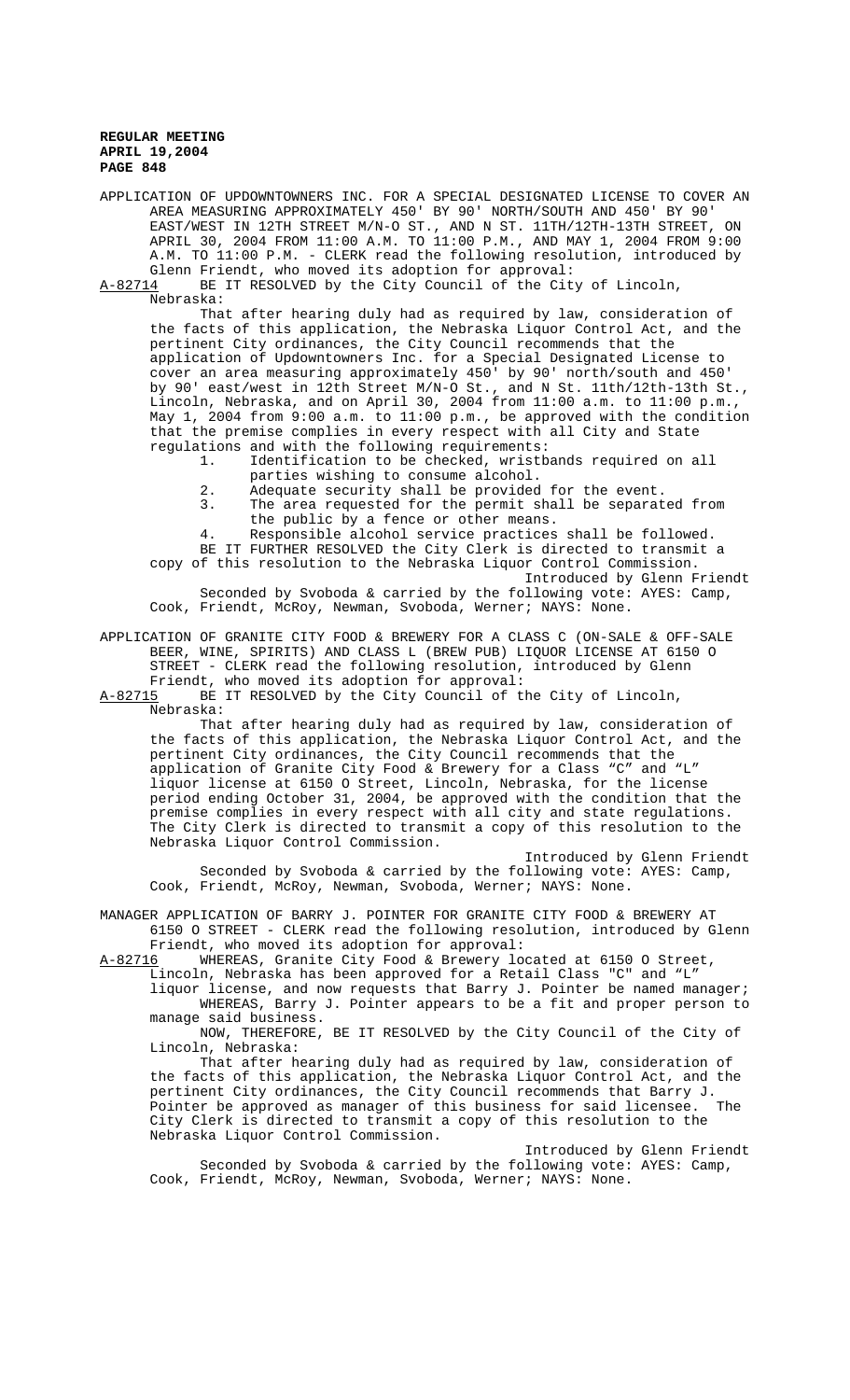### **ORDINANCES - 2ND READING**

- CHANGE OF ZONE 04014 AMENDING TITLE 27 OF THE LINCOLN MUNICIPAL CODE BY AMENDING SECTION 27.31.030 TO DELETE THE SALE OF ALCOHOLIC BEVERAGES FOR CONSUMPTION ON AND OFF THE PREMISES AS PERMITTED USES; BY AMENDING SECTION 27.31.040 TO ADD SAID USES AS PERMITTED CONDITIONAL USES AND TO PROVIDE CONDITIONS OF APPROVAL IN THE B-2 PLANNED NEIGHBORHOOD BUSINESS DISTRICT; BY AMENDING SECTION 27.37.020 TO DELETE THE SALE OF ALCOHOLIC BEVERAGES FOR CONSUMPTION ON AND OFF THE PREMISES AS PERMITTED USES; BY AMENDING SECTION 27.37.025 TO ADD SAID USES AS PERMITTED CONDITIONAL USES AND TO PROVIDE CONDITIONS OF APPROVAL IN THE B-5 PLANNED REGIONAL BUSINESS DISTRICT - CLERK read an ordinance, introduced by Patte Newman, amending Title 27 of the Lincoln Municipal Code to amend the conditions under which alcohol is allowed to be sold in the B-2 and B-5 zoning districts by amending Section 27.31.030 to delete the sale of alcoholic beverages for consumption on and off the premises as a permitted use in the B-2 Planned Neighborhood Business District; amending Section 27.31.040 to add said use as a permitted conditional use and to provide conditions of approval in the B-2 Regional Business District; amending Section 27.37.025 to add said use as a permitted conditional use and to provide conditions of approval in the B-5 Regional Business District; and repealing Sections 27.31.030, 27.31.040, 27.37.020 and 27.37.025 of the Lincoln Municipal Code as hitherto existing, the second time.
- CHANGE OF ZONE 04016 AMENDING SECTION 27.26.020 OF THE LINCOLN MUNICIPAL CODE TO ADD ADULT CARE CENTER AS A PERMITTED USE IN THE O-2 SUBURBAN OFFICE DISTRICT - CLERK read an ordinance, introduced by Patte Newman, amending Section 27.26.020 of the Lincoln Municipal Code to allow Adult Care Centers as a permitted use in the O-2 Suburban Office District; and repealing Section 27.26.020 of the Lincoln Municipal Code as hitherto existing, the second time.
- APPROVING THE TRANSFER OF UNSPENT AND UNENCUMBERED APPROPRIATIONS AND CASH BETWEEN CAPITAL IMPROVEMENT PROJECTS WITHIN THE PUBLIC WORKS & UTILITIES DEPARTMENT, URBAN DEVELOPMENT DEPARTMENT, AND PARKS & RECREATION DEPARTMENT AND DESIGNATING THE FUNDING SOURCE FOR STREET PROJECTS TO BE FUNDED FROM THE RECENT ISSUANCE OF HIGHWAY ALLOCATION BONDS IN FY 04/05 AND TRANSFERRING DOLLARS MADE AVAILABLE TO THOSE PROJECTS TO OTHER STREET PROJECTS WITHIN THE DEPARTMENT OF PUBLIC WORKS & UTILITIES CLERK read an ordinance, introduced Patte Newman, approving the transfer of unspent and unencumbered appropriations and cash (if any) between capital improvement projects and designation of funding sources for street projects due to the recent issuance of Highway Allocation Bonds within the Public Works and Utilities Department, Urban Development Department and Parks and Recreation Department, the second time.

### **RESOLUTIONS**

APPOINTING RHEA G. GILL TO THE PARKS AND RECREATION ADVISORY BOARD FOR A THREE-YEAR TERM EXPIRING APRIL 27, 2007 - CLERK read the following resolution, introduced by Ken Svoboda, who moved its adoption: A-82717 BE IT RESOLVED by the City Council of the City of Lincoln,

Nebraska: That the appointment of Rhea G. Gill to the Parks and Recreation Advisory Board for a three-year term expiring April 27, 2007 is hereby approved.

Introduced by Ken Svoboda Seconded by Friendt & carried by the following vote: AYES: Camp, Cook, Friendt, McRoy, Newman, Svoboda, Werner; NAYS: None.

REAPPOINTING ROBERT RIPLEY, MIKE SEACREST, AND KAREN HAND TO THE PARKS AND RECREATION ADVISORY BOARD FOR THREE-YEAR TERMS EXPIRING APRIL 27, 2007 - CLERK read the following resolution, introduced by Ken Svoboda, who moved its adoption:

A-82718 BE IT RESOLVED by the City Council of the City of Lincoln, Nebraska:

That the reappointment of Robert Ripley, Mike Seacrest, and Karen Hand to the Parks and Recreation Advisory Board for a three-year term expiring April 27, 2007 is hereby approved.

Introduced by Ken Svoboda Seconded by Friendt & carried by the following vote: AYES: Camp, Cook, Friendt, McRoy, Newman, Svoboda, Werner; NAYS: None.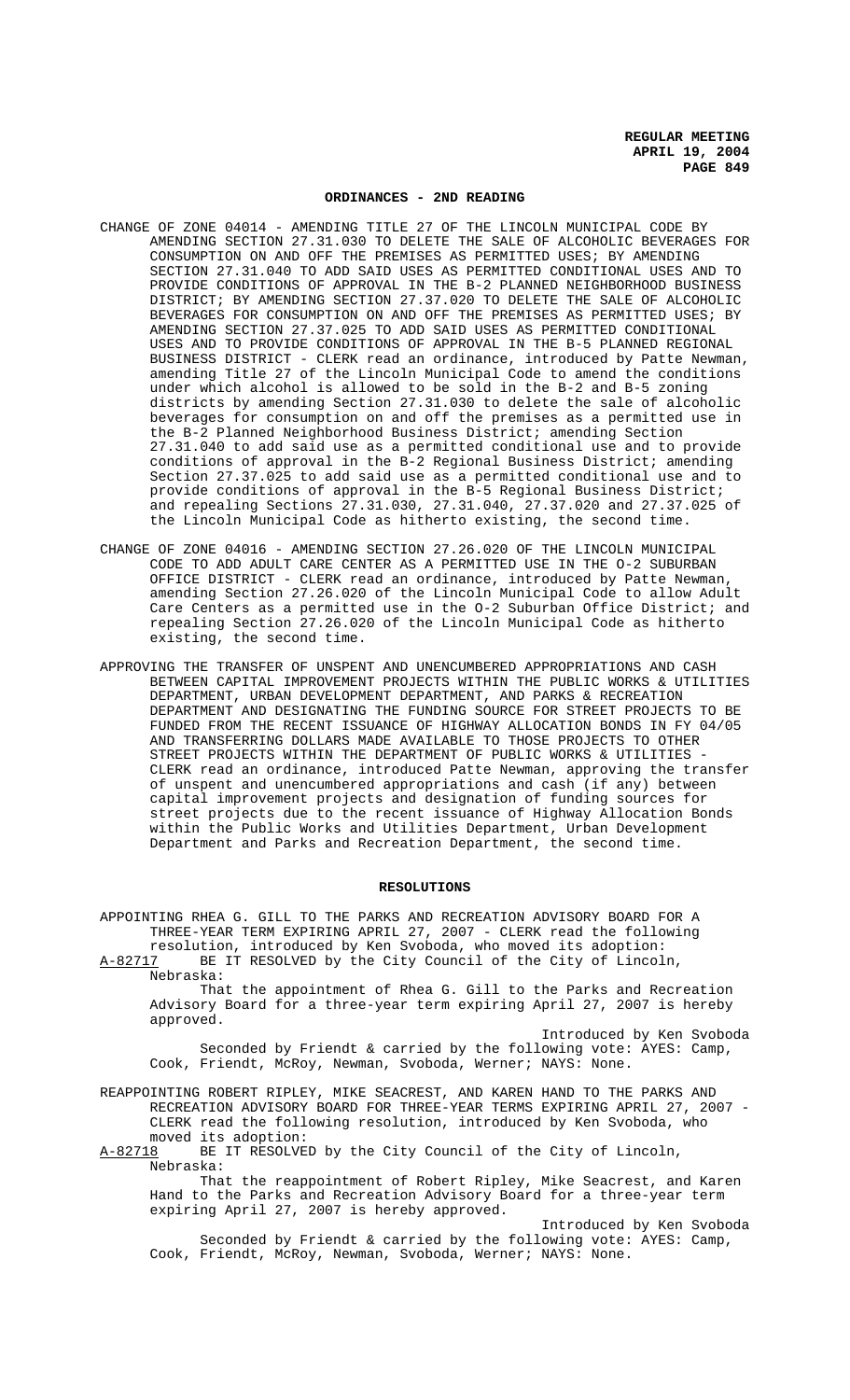APPOINTING DR. CATHERINE S. ALLEY TO THE LINCOLN-LANCASTER COUNTY BOARD OF HEALTH FOR A THREE-YEAR TERM EXPIRING APRIL 15, 2007 - CLERK read the following resolution, introduced by Ken Svoboda, who moved its adoption: A-82719 BE IT RESOLVED by the City Council of the City of Lincoln,

Nebraska:

That the appointment of Dr. Catherine S. Alley to the Lincoln-Lancaster County Board of Health for a three-year term expiring April 15, 2007 is hereby approved.

Introduced by Ken Svoboda Seconded by Friendt & carried by the following vote:  $\text{AYES: } \text{ Camp},$ Cook, Friendt, McRoy, Newman, Svoboda, Werner; NAYS: None.

SPECIAL PERMIT 2047 - APPLICATION OF THE VFW POST #131 FOR AUTHORITY TO SELL ALCOHOLIC BEVERAGES FOR CONSUMPTION ON THE PREMISES ON PROPERTY LOCATED AT 5721 JOHANNA ROAD - CLERK read the following resolution, introduced by Ken Svoboda, who moved its adoption:

A-82720 WHEREAS, VFW Post #131 has submitted an application designated as Special Permit No. 2047 for authority to sell alcoholic beverages for consumption on the premises generally located at 5721 Johanna Road, legally described as:

Lot 1, Block 1, Schweitzer Business Park Third

Addition, Lincoln, Lancaster County, Nebraska; and

WHEREAS, the real property adjacent to the area included within the site plan for this permit to sell alcoholic beverages on the premises will not be adversely affected; and

WHEREAS, said site plan together with the terms and conditions hereinafter set forth are consistent with the intent and purpose of Title 27 of the Lincoln Municipal Code to promote the public health, safety, and general welfare.

NOW, THEREFORE, BE IT RESOLVED by the City Council of the City of Lincoln, Nebraska:

That the application of VFW Post #131, hereinafter referred to as "Permittee", to sell alcoholic beverages for consumption on the premises on property legally described above be and the same is hereby granted under the provisions of Section 27.63.680 of the Lincoln Municipal Code upon condition that operation of said licensed premises be in strict compliance with said application, the site plan, and the following additional express terms, conditions, and requirements:

1. This permit approves the sale of alcoholic beverages for consumption on the premises at 5721 Johanna Road only.

2. Before commencing the sale of alcohol for consumption on the premises all development and construction must conform to the approved plans.

3. The site plan approved by this permit shall be the basis for all interpretations of setbacks, yards, locations of buildings, location of parking and circulation elements, and similar matters.<br>4. The terms, conditions, and requirements of the

The terms, conditions, and requirements of this resolution shall be binding and obligatory upon the Permittee, their successors, and assigns. The building official shall report violations to the City Council which may revoke the special permit or take such other action as may be necessary to gain compliance.<br>5. The Permittee shall sign

The Permittee shall sign and return the City's letter of acceptance to the City Clerk within 30 days following approval of the special permit, provided, however, said 30-day period may be extended up to six months by administrative amendment. The City Clerk shall file a copy of the resolution approving the special permit and the letter of acceptance with the Register of Deeds, filing fees therefor to be paid in advance by the Permittee.

Introduced by Ken Svoboda Seconded by Friendt & carried by the following vote: AYES: Camp, Cook, Friendt, McRoy, Newman, Svoboda, Werner; NAYS: None.

APPROVING A SUPPLEMENTAL JOINT FUNDING AGREEMENT TO CONTINUE THE EXISTING AQUIFER BANK FILTRATION RESEARCH PROJECT OF THE ASHLAND WELLFIELD TO EXTEND THE SAMPLING PERIOD FOR THE COLLECTION AND ANALYSIS OF ADDITIONAL MICROBIAL AND PHARMACEUTICAL SAMPLES FROM 18 MONTHS TO 24 MONTHS - CLERK read the following resolution, introduced by Ken Svoboda, who moved its adoption:

A-82721 WHEREAS, Resolution No. A-81832 approved the joint funding for an aquifer bank filtration research project with United States Geological Survey to provide for the collection and analysis of microbial and pharmaceutical samples at the Ashland Wellfield; and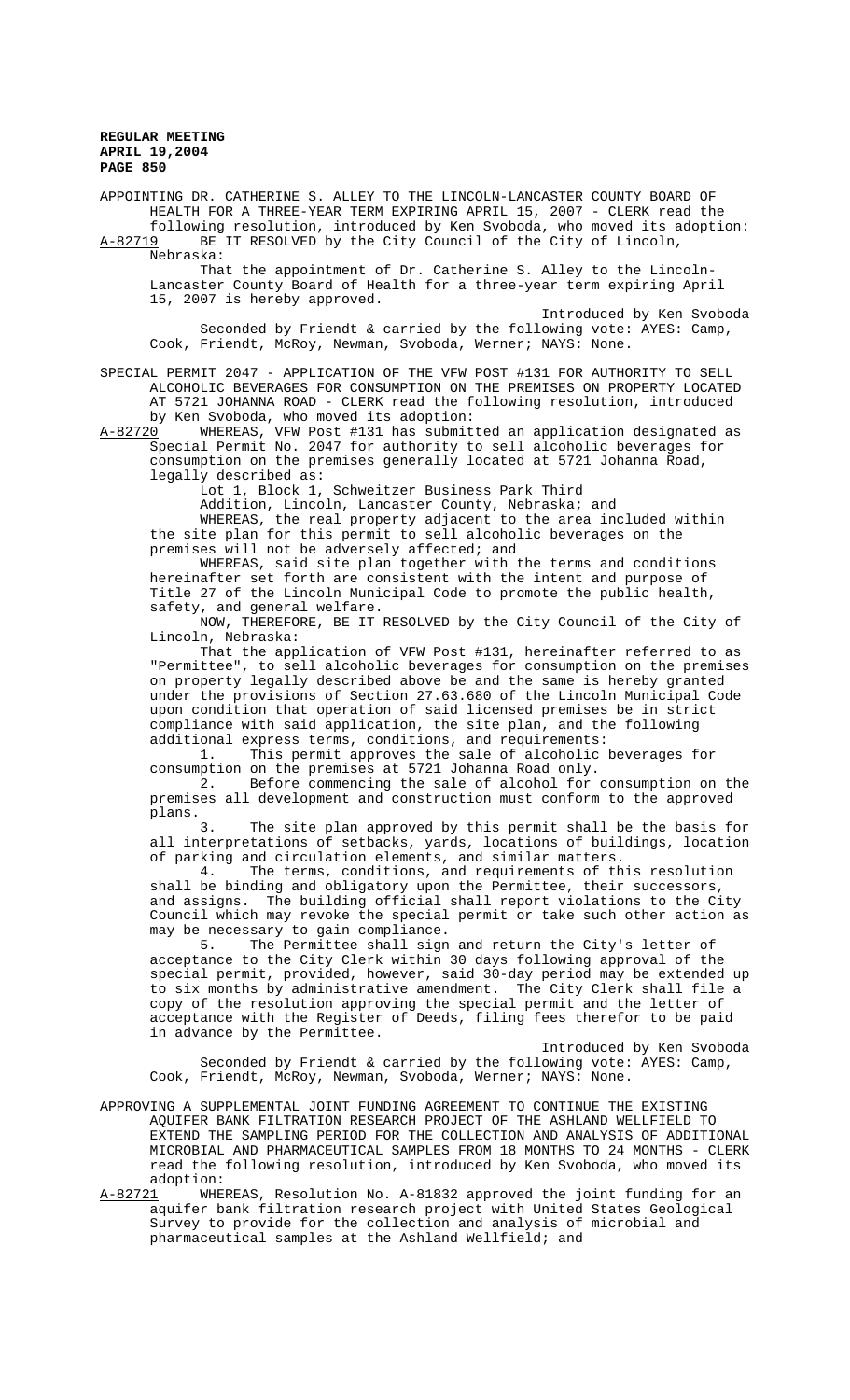WHEREAS, a monthly collection of additional microbial and pharmaceutical samples is proposed from the Platte River and from a horizontal collector well monthly for an additional six months; and WHEREAS, the objectives of collecting these additional microbial samples is to complete the data set to include two full years of data

which allows for more reliable analysis of trends; and WHEREAS, the parties desire to enter into a Supplemental Joint

Funding Agreement for Water Resources Investigations for the continued sampling and funding of this project.

NOW, THEREFORE, BE IT RESOLVED by the City Council of the City of Lincoln, Nebraska:

That the Department of the Interior Geological Survey Supplemental Joint Funding Agreement for Water Resources Investigations between the City of Lincoln and the Geological Survey, United States Department of the Interior, for continued microbial and pharmaceutical sampling and increased funding is hereby accepted and approved and the Mayor is authorized to enter into said Agreement on behalf of the City.

Introduced by Ken Svoboda Seconded by Friendt & carried by the following vote: AYES: Camp, Cook, Friendt, McRoy, Newman, Svoboda, Werner; NAYS: None.

AUTHORIZING GLENN FRIENDT DBA DISH TO OCCUPY A PORTION OF THE PUBLIC RIGHT-OF-WAY AT 1100 O STREET FOR USE AS A SIDEWALK CAFÉ - PRIOR to reading:<br>SVOBODA Mo

Moved to withdraw Bill No. 04R-83.

Seconded by McRoy & carried by the following vote: AYES: Camp, Cook, Friendt, McRoy, Newman, Svoboda, Werner; NAYS: None.

The ordinance, having been **WITHDRAWN**, was assigned the File **#38-4470** & was placed on file in the Office of the City Clerk.

## **PETITIONS & COMMUNICATIONS - NONE**

#### **REPORTS OF CITY OFFICERS**

- CLERK'S LETTER AND MAYOR'S APPROVAL OF RESOLUTIONS AND ORDINANCES PASSED BY THE CITY COUNCIL ON APRIL 12, 2004 - CLERK presented said report which was placed on file in the Office of the City Clerk.
- REPORT FROM CITY TREASURER OF CITY CASH ON HAND AT THE CLOSE OF BUSINESS MARCH 31, 2004 - CLERK presented said report which was placed on file in the Office of the City Clerk.
- REPORT OF UNL MICROBIOLOGIST FOR WATER TESTING FOR MONTH OF MARCH, 2004 -CLERK presented said report which was placed on file in the Office of the City Clerk.
- LINCOLN WATER & WASTEWATER SYSTEM RECAPITULATION OF DAILY CASH RECEIPTS FOR MARCH, 2004 - CLERK presented said report which was placed on file in the Office of the City Clerk.
- FOURTH QUARTER FINANCIAL REPORT OF LINCOLN ELECTRIC SYSTEM FOR THE PERIOD OF OCTOBER 1, 2003 THROUGH DECEMBER 1, 2003 - CLERK presented said report which was placed on file in the Office of the City Clerk.

## ORDINANCES - 1<sup>st</sup> READING

- AUTHORIZING THE CONSTRUCTION OF A 12-INCH WATER MAIN (WATER DISTRICT 1192) TO SERVE SOUTH FOLSOM, FROM WEST SOUTH STREET SOUTH APPROXIMATELY 1,250 FEET AND ASSESSING THE COST THEREOF AGAINST THE BENEFITTED PROPERTY - CLERK read an ordinance, introduced by Ken Svoboda, creating Water District No. 1192, designating the real estate to be benefitted, providing for assessment of the costs of the improvements constructed therein, providing for the acquisition of easements and additional right-of-way, if necessary, and repealing all ordinances or parts of ordinances in conflict herewith, the first time.
- APPROVING A LEASE AGREEMENT BETWEEN THE CITY AND U.S. CELLULAR TO LOCATE TELECOMMUNICATIONS FACILITIES IN THE CITY PARK PROPERTY LOCATED AT 3403 W. VAN DORN STREET - CLERK read an ordinance, introduced by Ken Svoboda, pursuant to Article VII Section 3 of the charter of the City of Lincoln,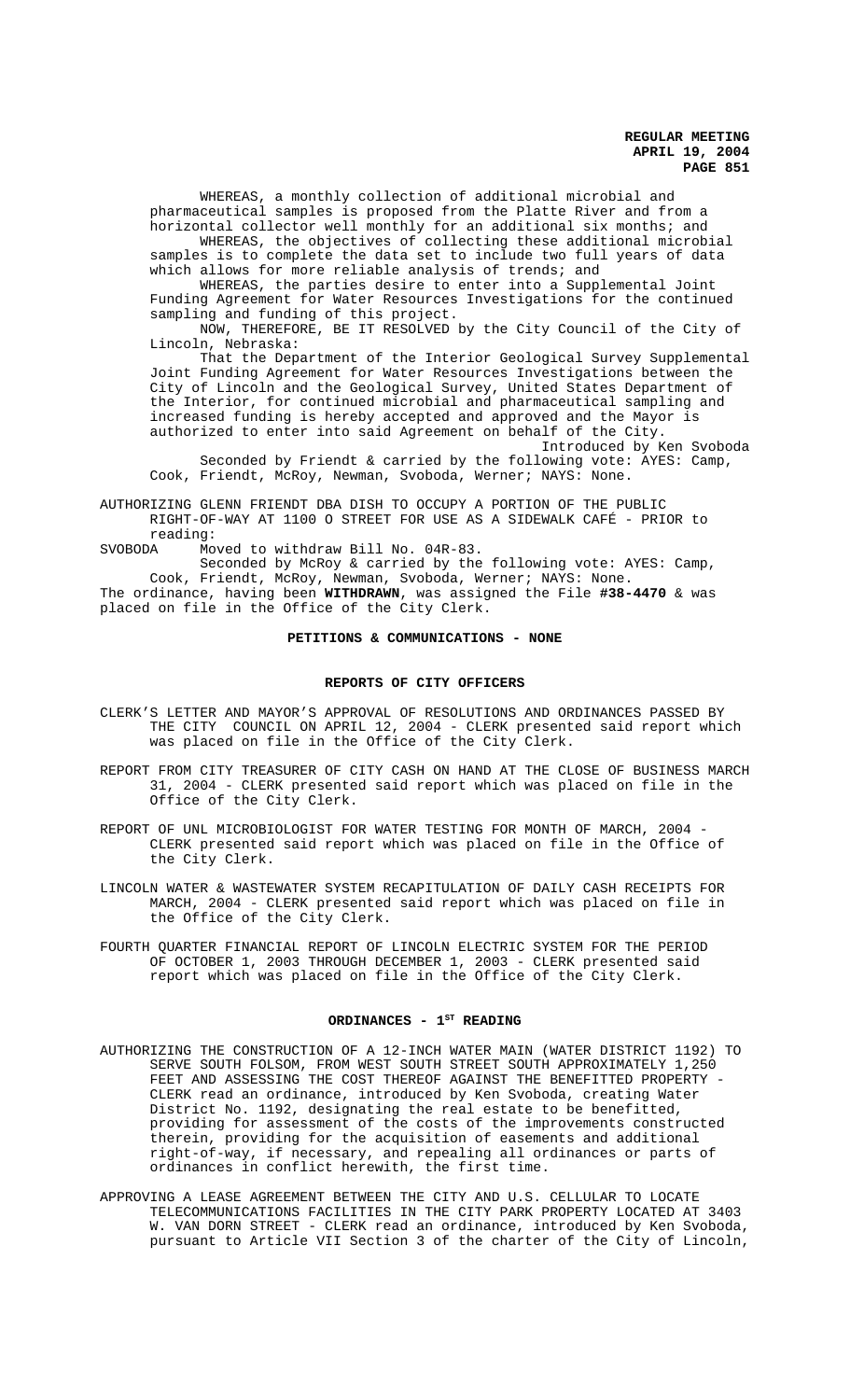Nebraska, the Mayor is hereby authorized to enter into an agreement between the City of Lincoln, Nebraska, as Licensor, and Florida RSA #8, LLC, dba U.S. Cellular, as Licensee, for a period not to exceed five years, with the various renewal options of up to another 20 years, upon the terms and conditions as provided in the attached Agreement, which is hereby accepted and approved and the Mayor is authorized to execute the same and the associated Memorandum of License document on behalf of the City and any associated amendments, the first time.

- APPROVING A LEASE AGREEMENT BETWEEN THE CITY AND U.S. CELLULAR TO LOCATE TELECOMMUNICATIONS FACILITIES AT 4375 S. 33RD COURT - CLERK read an ordinance, introduced by Ken Svoboda, pursuant to Article VII Section 3 of the Charter of the City of Lincoln, Nebraska, the Mayor is hereby authorized to enter into an agreement between the City of Lincoln, Nebraska, as Licensor, and Florida RSA #8, LLC dba U.S. Cellular, as Licensee, for a period not to exceed five years, with the various renewal options of up to another 20 years, upon the terms and conditions as provided in the attached Agreement, which is hereby accepted and approved and the Mayor is authorized to execute the same and the associated Memorandum of License document on behalf of the City and any associated amendments, the first time.
- APPROVING A LEASE AGREEMENT BETWEEN THE CITY AND U.S. CELLULAR TO LOCATE TELECOMMUNICATIONS FACILITIES IN THE CITY PARK PROPERTY LOCATED AT 3761 NORMAL BLVD - CLERK read an ordinance, introduced by Ken Svoboda, pursuant to Article VII Section 3 of the Charter of the City of Lincoln, Nebraska, the Mayor is hereby authorized to enter into an agreement between the City of Lincoln, Nebraska, as Licensor, and Florida RSA #8, LLC, dba U.S. Cellular, as Licensee, for a period not to exceed five years, with the various renewal options of up to another 20 years, upon the terms and conditions as provided in the attached Agreement, which is hereby accepted and approved and the Mayor is authorized to execute the same and the associated Memorandum of License document on behalf of the City and any associate amendments, the first time.

## ORDINANCES - 3<sup>RD</sup> READING

APPROVING A CONTRACT BETWEEN THE CITY AND THE DOWNTOWN LINCOLN ASSOCIATION TO OPERATE AND REGULATE A MID-WEEK PUBLIC MARKET IM THE AREA LOCATED AT  $12^{TH}$  STREET FROM Q TO R STREET FROM  $12^{TH}$  TO  $13^{TH}$  STREETS FROM JUNE 1, 2004 THROUGH JUNE 29, 2004 - CLERK read an ordinance, introduced by Glenn Friendt, accepting and approving the Contract between the City of Lincoln, Nebraska and Downtown Lincoln Association for establishment and regulation of a Tuesday public market in the Marketplace area,  $12<sup>th</sup>$ Street from Q to R Streets and R Street from  $12<sup>th</sup>$  to  $13<sup>th</sup>$  Streets, from June 1, 2004 through June 29, 2004, and authorizing the Mayor to sign such Contract on behalf of the City, the third time.

FRIENDT Moved to pass the ordinance as read.

Seconded by Svoboda & carried by the following vote: AYES: Camp, Cook, Friendt, McRoy, Newman, Svoboda, Werner; NAYS: None. The ordinance, being numbered **#18344**, is recorded in Ordinance Book #25.

AMENDING TITLE 12 OF THE LINCOLN MUNICIPAL CODE RELATING TO PARKS BY ADDING A NEW CHAPTER 12.22, ENHANCED MEDIAN, ROUNDABOUT, AND CUL-DE-SAC CENTER ISLAND LANDSCAPING, TO PROVIDE CONDITIONS FOR THE PLACEMENT OF ENHANCED LANDSCAPING IN MEDIAN ROUNDABOUT AND CUL-DE-SAC CENTER ISLAND AREA BY AN ABUTTING PROPERTY OWNER - PRIOR to reading:

COOK Moved to accept the Substitute Ordinance. Seconded by Newman & carried by the following vote: AYES: Camp, Cook, Friendt, McRoy, Newman, Svoboda, Werner; NAYS: None. CLERK Read an ordinance, introduced by Jonathan Cook, amending Title 12 of the Lincoln Municipal Code relating to Parks by adding a new Chapter 12.22, Enhanced Median, Roundabout, and Cul-de-sac Center Island Landscaping, to provide conditions for private placement of enhanced landscaping in median, roundabout, and cul-de-sac center island areas, the third time.

COOK Moved to pass the Substitute Ordinance.

Seconded by Svoboda & **LOST** by the following vote: AYES: None. NAYS: Camp, Cook, Friendt, McRoy, Newman, Svoboda, Werner.

The ordinance, having **LOST**, was assigned the File #**38-4471** & was placed on file in the Office of the City Clerk.